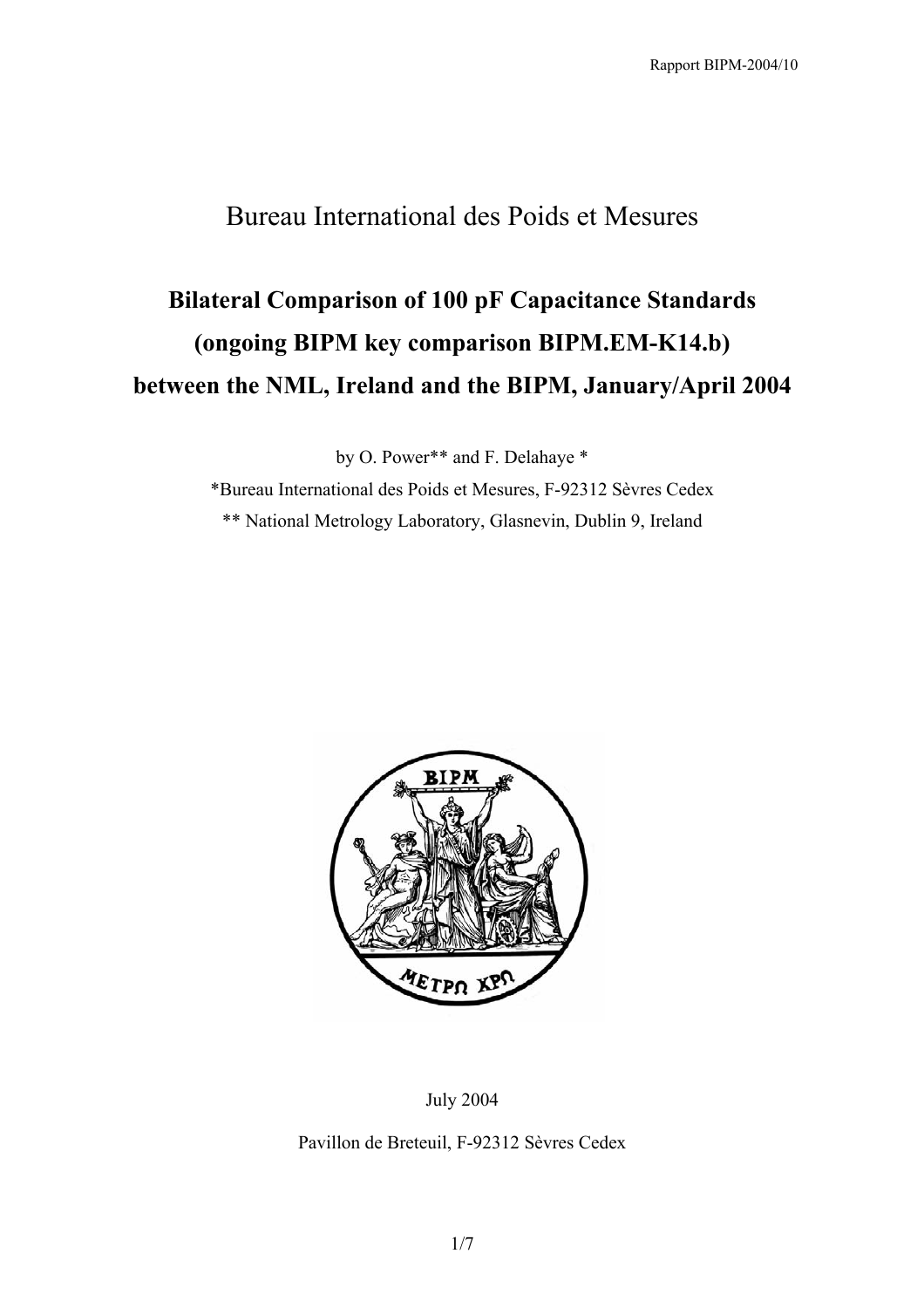### **Bilateral Comparison of 100 pF Capacitance Standards (ongoing BIPM key comparison BIPM.EM-K14.b) between the NML, Ireland and the BIPM, January/April 2004**

by O. Power\*\* and F. Delahaye \*

\*Bureau International des Poids et Mesures, F-92312 Sèvres Cedex

\*\* National Metrology Laboratory, Glasnevin, Dublin 9, Ireland

#### **Introduction**

This bilateral comparison between the NML and the BIPM was carried out in January/April 2004. Two 100 pF travelling standards belonging to the BIPM were used. The measurand was the two terminal-pair capacitance at a frequency of 1000 Hz and for a measuring voltage of 15 V. The BIPM was the pilot laboratory.

#### **Travelling standards**

The two BIPM travelling standards are Andeen-Hagerling model AH11A capacitance modules having nominal values of 100 pF (S/N 01312 and S/N 01313) mounted in a frame model AH1100 (S/N 00105). The effect of ambient temperature on the standards mounted in the frame has been tested in the range 20  $\rm{^{\circ}C}$  to 25  $\rm{^{\circ}C}$ . No changes in the capacitance values greater than 1 part in  $10^8$  have been detected in this range. Both laboratories measured the travelling standards at a ambient temperatures between 21.5 °C and 23 °C. In these conditions, the temperature corrections are negligible. The NML and the BIPM used measuring voltages of 15 V and 10 V, respectively. The capacitance change from 10 V to 15V was evaluated at the BIPM and is negligibly small.

#### **Measurement principle**

#### *NML capacitance standard and measurement method*

The NML standard for capacitance is composed of three commercially produced thermoregulated fused silica capacitance standards ( 2 x Gen Rad 1408, 1 x AH 11A), each of nominal value 100 pF. The mean capacitance value ascribed to this group standard has been established by periodic calibration of a travelling standard by the National Physical Laboratory (UK). Prior to 1995, a gas filled capacitor (Gen Rad 1404), was used as a travelling standard. Since 1995, a fused silica standard (AH 11A) has been used. The period between calibrations was approximately 2 years. Based on the historic calibration data, the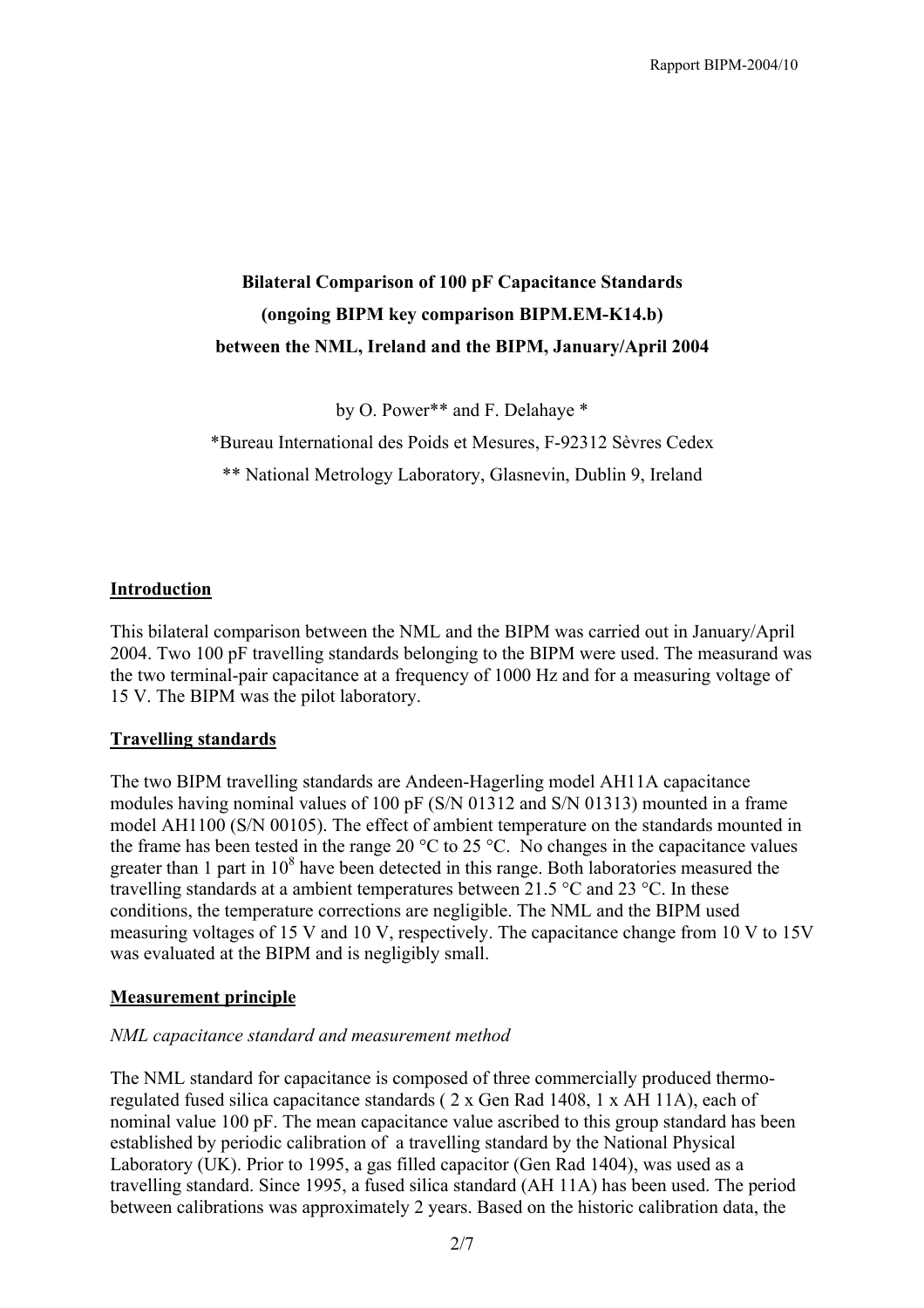drift rate of the NML capacitance standards has been established. Frequent internal comparisons between the individual standards are used to detect any anomalous drift behaviour.

The ratios of the BIPM travelling standards to the NML reference standards were measured using a substitution method. The measurement instrument was a high resolution digital capacitance meter (Andeen Hagerling Type 2500A Capacitance Bridge). Two 1 metre long coaxial cables, fixed to a rigid support, were used to connect the standards to the input of the capacitance bridge. Each bridge reading was corrected for the effects of the inter-cable capacitance and the bridge offset. The measured ratios, together with the predicted values of the NML reference standards were subjected to a weighted least-squares analysis to arrive at best estimates of the capacitance of the travelling standards.

#### *BIPM capacitance standard and measurement method*

The BIPM maintains a reference group of four fused silica 10 pF capacitors (one of the NBS type and three of the GR 1408-A type). Since 1999, the mean value of the group has been measured twice a year using a measurement chain linking the 10 pF capacitances to the recommended value of the von Klitzing constant,  $R_{K-90} = 25812$ . 807  $\Omega$ . The chain includes a capacitance bridge with ratio 10/1, a multi-frequency quadrature bridge, an ac-dc coaxial resistor with calculable frequency dependence of resistance, and a quantum Hall device operated at 1 Hz. The drift rate of the mean value of the reference group is about -3.5 parts in  $10<sup>8</sup>$  per year.

The BIPM travelling standards were measured in terms of the BIPM 10 pF reference group using a coaxial bridge for two terminal-pairs capacitances with calibrated 10/1 ratio.

#### **Results**

Tables 1 and 2 give the values measured at 1000 Hz by the two laboratories for the two travelling 100 pF capacitors. All values are deviations from the nominal 100 pF capacitance value, expressed in parts in  $10<sup>6</sup>$ . The results are presented in graphical form in Figures 1 and 2. The last line of each table gives the NML and BIPM evaluations of the capacitance values at the reference date of the measurements, the mean date of the NML measurements (03/03/2004). The NML evaluation is the simple mean of the NML measurements, and the BIPM evaluation is obtained by applying linear least-squares fits to the BIPM data. Also given in the last line is the value of  $D_{NM\text{-RIPM}}$ , the difference between the NML and BIPM measurement results at the reference date, and an estimate of its standard uncertainty,  $u_D$  (in this report, all uncertainties are one standard-deviation estimates).

The standard uncertainty,  $u_D$  is equal to  $0.56 \times 10^{-6}$  and is the rss sum of the uncertainty of the NML measurements  $(0.56\times10^{-6})$ , see Annex 1) and of that of the BIPM measurements  $(0.04\times10^{-6})$ , see Annex 1 ). Taking into account the good agreement between the results obtained with the two travelling standards (9 parts in  $10^9$ ), the transfer uncertainty is considered to be negligible.

The final comparison result is obtained by taking the mean of the two results and is:

 $D_{NML-BIPM} = -0.261 \times 10^{-6}$  with a combined standard uncertainty of  $0.56 \times 10^{-6}$ .

 $\overline{\phantom{a}}$  , where  $\overline{\phantom{a}}$  , where  $\overline{\phantom{a}}$  , where  $\overline{\phantom{a}}$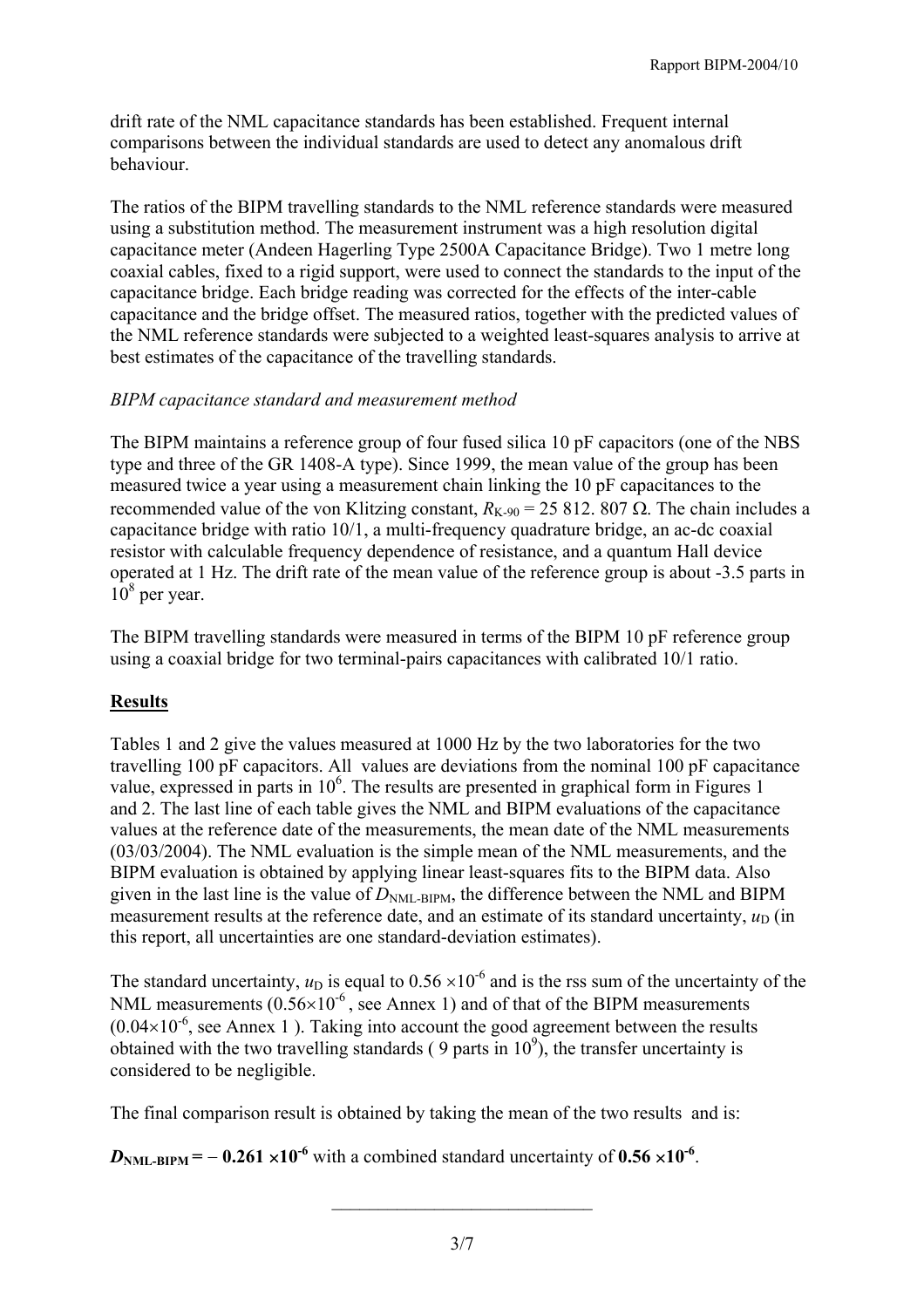| Date       | $10^{6}$ *(C-100 pF)/ 100 pF | $10^{6}$ *(C-100 pF)/ 100 pF |                                      |                       |
|------------|------------------------------|------------------------------|--------------------------------------|-----------------------|
|            | measured at the BIPM         | measured at the NML          |                                      |                       |
| 08/01/2004 | 0.5360                       |                              |                                      |                       |
| 14/01/2004 | 0.5446                       |                              |                                      |                       |
| 26/01/2004 | 0.5457                       |                              |                                      |                       |
| 30/01/2004 | 0.5464                       |                              |                                      |                       |
| 26/02/2004 |                              | 0.2988                       |                                      |                       |
| 27/02/2004 |                              | 0.3094                       |                                      |                       |
| 01/03/2004 |                              | 0.3158                       |                                      |                       |
| 02/03/2004 |                              | 0.3053                       |                                      |                       |
| 03/03/2004 |                              | 0.2909                       |                                      |                       |
| 04/03/2004 |                              | 0.2946                       |                                      |                       |
| 05/03/2004 |                              | 0.2899                       |                                      |                       |
| 06/03/2004 |                              | 0.3150                       |                                      |                       |
| 08/03/2004 |                              | 0.3280                       |                                      |                       |
| 09/03/2004 |                              | 0.3331                       |                                      |                       |
| 15/03/2004 | 0.5825                       |                              |                                      |                       |
| 23/03/2004 | 0.5717                       |                              |                                      |                       |
| 01/04/2004 | 0.5791                       |                              |                                      |                       |
| 14/04/2004 | 0.5831                       |                              |                                      |                       |
| 22/04/2004 | 0.5852                       |                              |                                      |                       |
| 29/04/2004 | 0.5842                       |                              | $D_{\rm NML-BIPM}$ /10 <sup>-6</sup> | $\frac{u_D}{10^{-6}}$ |
| 03/03/2004 | 0.5648                       | 0.3081                       | $-0.2567$                            | 0.56                  |

**Table 1: Relative value of capacitance** *C* **for 100 pF capacitance S/N 01312 at 1000 Hz.**

### **Table 2: Relative value of capacitance** *C* **for 100 pF capacitance S/N 01313 at 1000 Hz.**

| Date       | $10^{6}$ *(C-100 pF)/ 100 pF | $10^{6}$ *(C-100 pF)/ 100 pF |                                      |                       |
|------------|------------------------------|------------------------------|--------------------------------------|-----------------------|
|            | measured at the BIPM         | measured at the NML          |                                      |                       |
| 08/01/2004 | $-0.1293$                    |                              |                                      |                       |
| 14/01/2004 | $-0.1255$                    |                              |                                      |                       |
| 26/01/2004 | $-0.1324$                    |                              |                                      |                       |
| 30/01/2004 | $-0.1310$                    |                              |                                      |                       |
| 26/02/2004 |                              | $-0.4027$                    |                                      |                       |
| 27/02/2004 |                              | $-0.3881$                    |                                      |                       |
| 01/03/2004 |                              | $-0.3842$                    |                                      |                       |
| 02/03/2004 |                              | $-0.3947$                    |                                      |                       |
| 03/03/2004 |                              | $-0.4124$                    |                                      |                       |
| 04/03/2004 |                              | $-0.4054$                    |                                      |                       |
| 05/03/2004 |                              | $-0.4038$                    |                                      |                       |
| 06/03/2004 |                              | $-0.3830$                    |                                      |                       |
| 08/03/2004 |                              | $-0.3720$                    |                                      |                       |
| 09/03/2004 |                              | $-0.3686$                    |                                      |                       |
| 15/03/2004 | $-0.1183$                    |                              |                                      |                       |
| 23/03/2004 | $-0.1251$                    |                              |                                      |                       |
| 01/04/2004 | $-0.1243$                    |                              |                                      |                       |
| 14/04/2004 | $-0.1227$                    |                              |                                      |                       |
| 22/04/2004 | $-0.1260$                    |                              |                                      |                       |
| 29/04/2004 | $-0.1259$                    |                              | $D_{\rm NML-BIPM}$ /10 <sup>-6</sup> | $\frac{u_D}{10^{-6}}$ |
| 03/03/2004 | $-0.1262$                    | $-0.3915$                    | $-0.2653$                            | 0.56                  |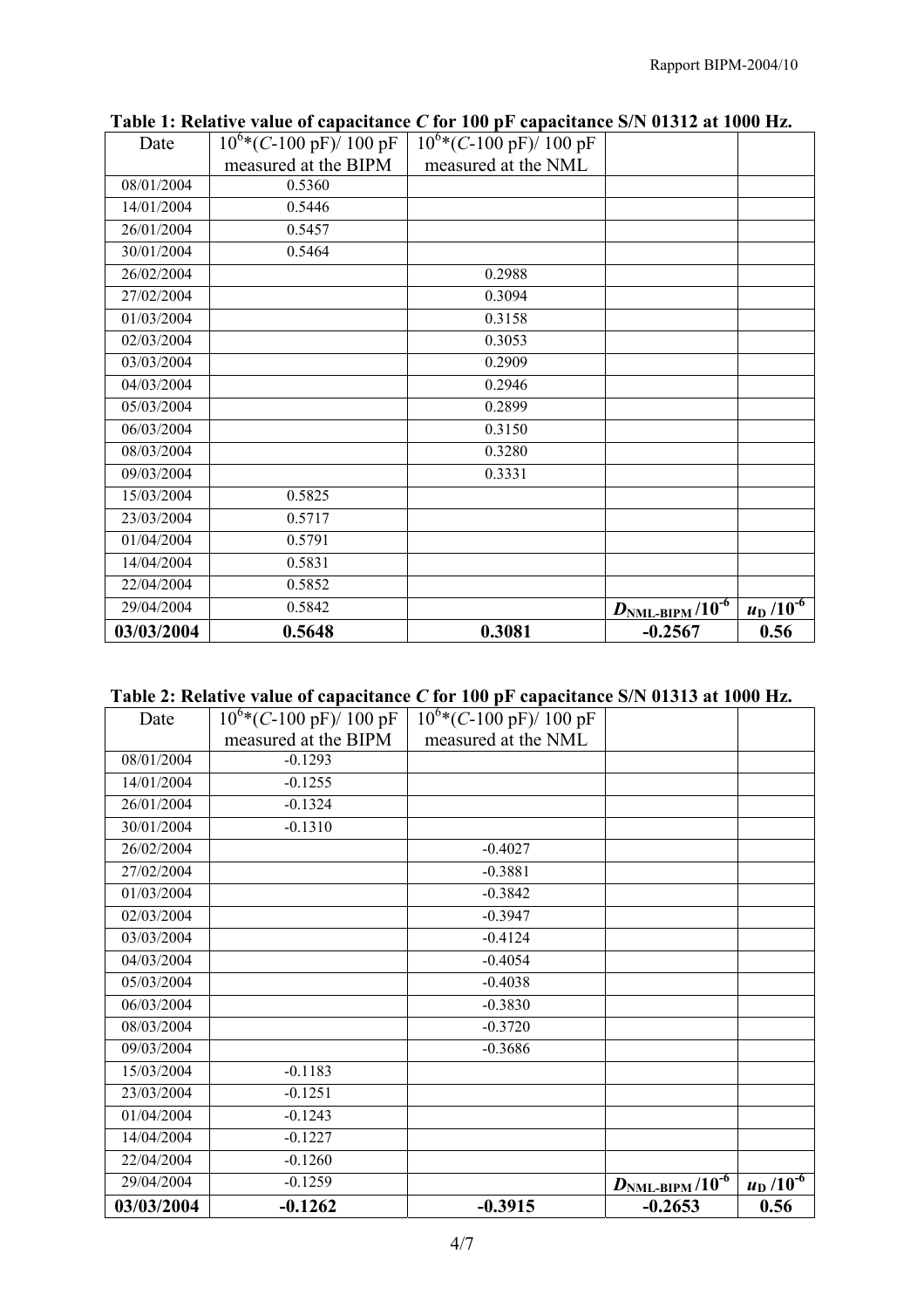

 **Figure 1: 100 pF SN 01312 at 1000 Hz values and standard uncertainties of the measurements at each laboratory**

 **Figure 2: 100 pF SN 01313 at 1000 Hz values and standard uncertainties of the measurements at each laboratory**



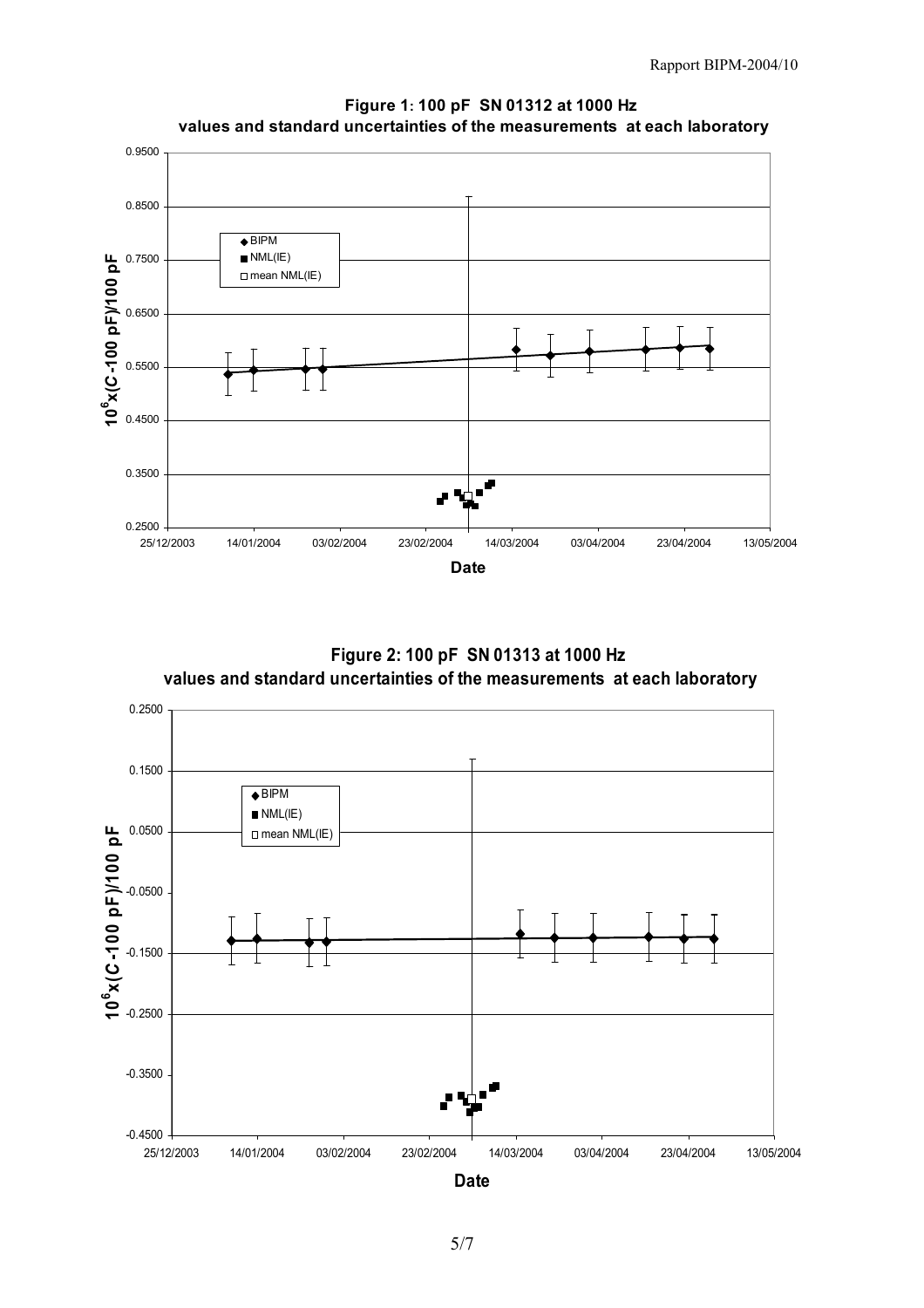## Annex 1. Uncertainty budgets

#### NML uncertainty budget:

For convenience, the experimental data were analysed using matrix techniques. For the uncertainty analysis, the variance-covariance matrices of the input vectors were constructed and propagated through the measurement model to produce the variance-covariance matrix of the output vector. The variance and covariance of the measured values of the BIPM travelling standard were read from this output variance-covariance matrix.

The following table gives the uncertainty components used to make up the variancecovariance matrices of the input vectors:

| <b>Input Quantity</b>                                                         | <b>Uncertainty Contribution</b><br>expressed as a standard<br>uncertainty |
|-------------------------------------------------------------------------------|---------------------------------------------------------------------------|
| Weighted Mean Value of NML Reference Group<br>Capacitance Standard (May 2002) | 45aF                                                                      |
| Drift Correction to NML Standard                                              | 20aF                                                                      |
| Temperature Correction to NML Standard                                        | 10aF                                                                      |
| Measured Ratio of BIPM Standard to NML Standard                               | 30aF                                                                      |

The resultant standard uncertainty associated with a single reported value of a BIPM 100 pF travelling standard is 56 aF. Taking into account the relatively low dispersion of the NML measurements, the standard uncertainty associated with the mean of the NML measurement is not significantly different from 56 aF, or 0.56 parts in  $10^6$ .

The correlation coefficient of the measured values of the two travelling standards was 0.9.